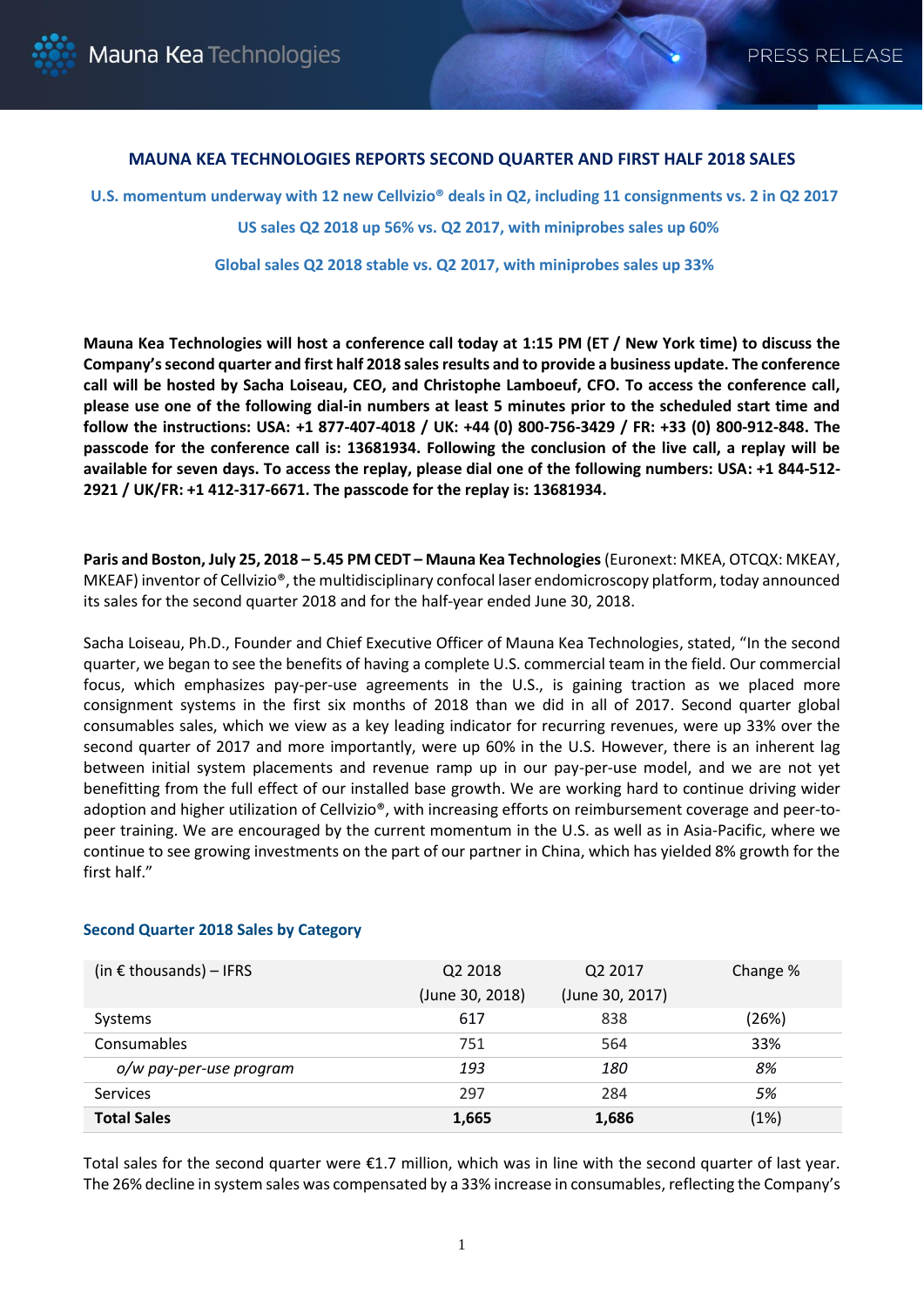successful focus on its recurring revenue model. This shift in focus is expected to continue to drive recurring revenue growth in future quarters.

When compared to the first quarter of 2018, total sales increased 60%, driven by a 68% increase in consumables coupled with a 65% increase in system sales. The increase in consumables was due to a 69% increase in U.S. pay-per-use sales, while the increase in system sales was primarily attributable to placements in China. There were no sales to the Company's partner, Cook Medical, in the second quarter.

## **Second quarter 2018 Unit Sales by Type**

| Units                                 | Q <sub>2</sub> 2018 | Q2 2017 | Change % |
|---------------------------------------|---------------------|---------|----------|
| New systems straight sales (per unit) |                     | 9       | (33%)    |
| New consignments placed               | 11                  |         | 450%     |
|                                       |                     |         |          |
| <b>Probes</b>                         | 163                 | 129     | 26%      |
| o/w reorders or pay-per-use           | 146                 | 107     | 36%      |

Shipped consumable probes unit volume for the quarter was 163 units, an increase of 26% compared to 129 probes sold in the second quarter of 2017. Probe reorders and pay-per-use orders totaled 146 this quarter, an increase of 36% compared to 107 for the same period in 2017.

## **First Half 2018 Sales**

| (in $\epsilon$ thousands) – IFRS |                | 2018  | 2017  | Change % |
|----------------------------------|----------------|-------|-------|----------|
| 1 <sup>st</sup> Quarter          |                | 1.042 | 1,599 | (35%)    |
| 2 <sup>nd</sup> Quarter          |                | 1,665 | 1,686 | (1%)     |
|                                  | $q/q$ % growth | 60%   | 5%    |          |
| <b>Total 1H Sales</b>            |                | 2,707 | 3,285 | (18%)    |

First-half 2018 sales declined 18% compared with a year ago, primarily attributable to a 35% decline in the first quarter compared with the first quarter of 2017. This was partially offset by accelerating momentum in the second quarter, with total Q2 sales essentially flat on a year-over-year basis, and up 60% sequentially on strong growth in consumables sales.

# **First Half 2018 Sales by Category**

| (in $\epsilon$ thousands) – IFRS | 2018<br>(June 30, 2018) | 2017<br>(June 30, 2017) | Change % |
|----------------------------------|-------------------------|-------------------------|----------|
| Systems                          | 990                     | 1,522                   | (35%)    |
| Consumables                      | 1,197                   | 1,098                   | 9%       |
| o/w pay-per-use program          | 308                     | 357                     | (14%)    |
| <b>Services</b>                  | 520                     | 664                     | (22%)    |
| <b>Total Sales</b>               | 2,707                   | 3,285                   | (18%)    |

The Company shipped 25 Cellvizio® systems in the first half of 2018, including 16 systems placed under the Company's pay-per-use program, compared to 22 systems in the first half of 2017, including 8 systems under the pay-per-use program. First half revenue from the pay-per-use program declined 14% year-over-year due low usage associated with limited commercial personnel in place in the United States in the first quarter.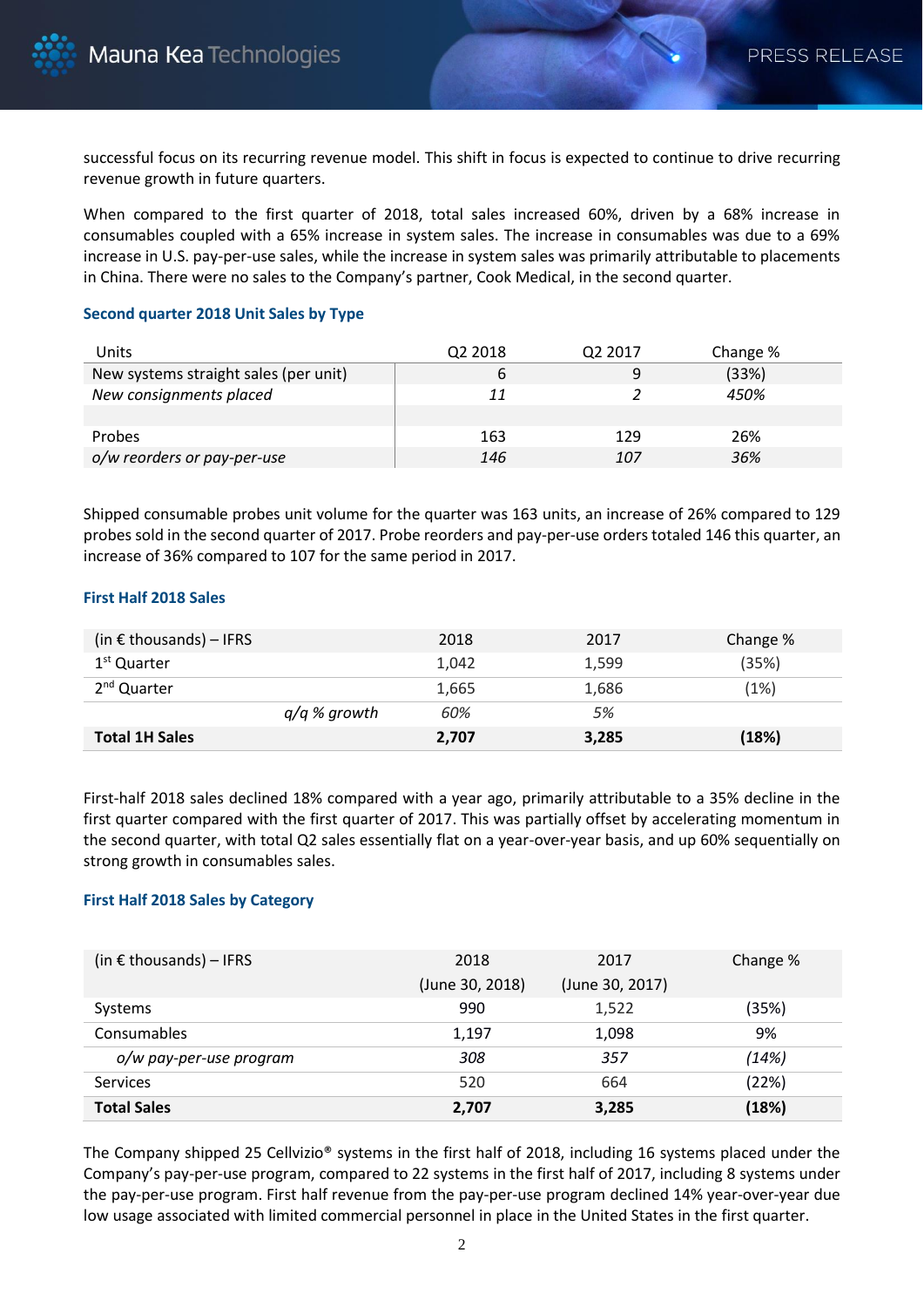| (in $\epsilon$ thousands) – IFRS | Q <sub>1</sub> | Q <sub>2</sub> | 1H    | Q1    | Q <sub>2</sub> | 1H    | 1H 2018                               |
|----------------------------------|----------------|----------------|-------|-------|----------------|-------|---------------------------------------|
|                                  | 2018           | 2018           | 2018  | 2017  | 2017           | 2017  | Change %                              |
| US & Canada $^1$                 | 459            | 866            | 1,326 | 824   | 556            | 1,379 | (4%)                                  |
| Clinical                         | 446            | 846            | 1,291 | 844   | 539            | 1,383 | (7%)                                  |
| Pre-clinical                     | 14             | 21             | 35    | -20   | 18             | -4    | 900%                                  |
| Asia-Pacific                     | 242            | 485            | 728   | 202   | 476            | 677   | 7%                                    |
| Clinical                         | 242            | 319            | 561   | 171   | 262            | 433   | 29%                                   |
| Pre-clinical                     | 0              | 166            | 166   | 31    | 213            | 244   | (32%)                                 |
| <b>EMEA</b>                      | 337            | 294            | 630   | 547   | 502            | 1,049 | (40%)                                 |
| Clinical                         | 74             | 259            | 333   | 219   | 419            | 638   | (48%)                                 |
| Pre-clinical                     | 263            | 35             | 297   | 328   | 83             | 411   | (28%)                                 |
| <b>LATAM</b>                     | 4              | 19             | 23    | 27    | 153            | 180   | (87%)                                 |
| Clinical                         | 4              | 19             | 23    | 27    | 153            | 180   | (87%)                                 |
| Pre-clinical                     | 0              | 0              | 0     | 0     | 0              | 0     | $\hspace{0.05cm}$ – $\hspace{0.05cm}$ |
| <b>Total Clinical Sales</b>      | 766            | 1,443          | 2,209 | 1,260 | 1,372          | 2,634 | (16%)                                 |
| <b>Total Pre-clinical Sales</b>  | 276            | 222            | 498   | 338   | 313            | 651   | (23%)                                 |
| <b>Total Sales</b>               | 1,042          | 1,665          | 2,707 | 1,599 | 1,686          | 3,285 | (18%)                                 |

# **First Half 2018 Quarterly Sales by Geography with split by activity (Clinical / Pre-clinical)**

## **Clinical sales**

Clinical sales in the US & Canada in the first half of 2018 were €1.3 million, a decrease of 7% compared to the same period last year. A total of 16 systems were consigned to the U.S. & Canada in the first half of the year, of which 11 systems were placed during the second quarter in addition to the five placed during the first quarter, reflecting the U.S. sales team's early ability to execute. The 16 systems consigned in the first half of 2018 represent a 100% progression compared to first half 2017 placements of 8 systems, and exceeds the 13 systems placed for all of 2017.

Clinical sales increased by 29% in the Asia-Pacific region as the Company continued generating top-line growth in China, driven by our partner's activities. This was offset by a 48% decline in EMEA coupled with an 87% decline in LATAM as the Company continued to focus its resources on the growth of its core clinical business in the U.S.

### **Pre-clinical sales**

l

As stated in prior quarters, pre-clinical sales are by nature less recurring than clinical ones, resulting in a difficult comparison from one period to another. Pre-clinical sales declined by 23% in the first half 2018 compared to the year-ago period.

| Units                                 | Q1  | Q2  | 1H18 | Q1  | Q2  | 1H17 | Change %<br>1H |
|---------------------------------------|-----|-----|------|-----|-----|------|----------------|
| New systems straight sales (per unit) |     | 6   | 9    |     | 9   | 14   | $-35%$         |
| New consignments placed               |     | 11  | 16   | 6   |     | 8    | +100%          |
|                                       |     |     |      |     |     |      |                |
| Probes                                | 106 | 163 | 269  | 125 | 129 | 254  | $+6%$          |
| o/w reorders or pay-per-use           | 101 | 146 | 247  | 115 | 107 | 222  | $+14%$         |

### **First Half 2018 Quarterly Unit Sales by Type**

<sup>&</sup>lt;sup>1</sup> US & Canada sales previously reported with LATAM sales as Americas.